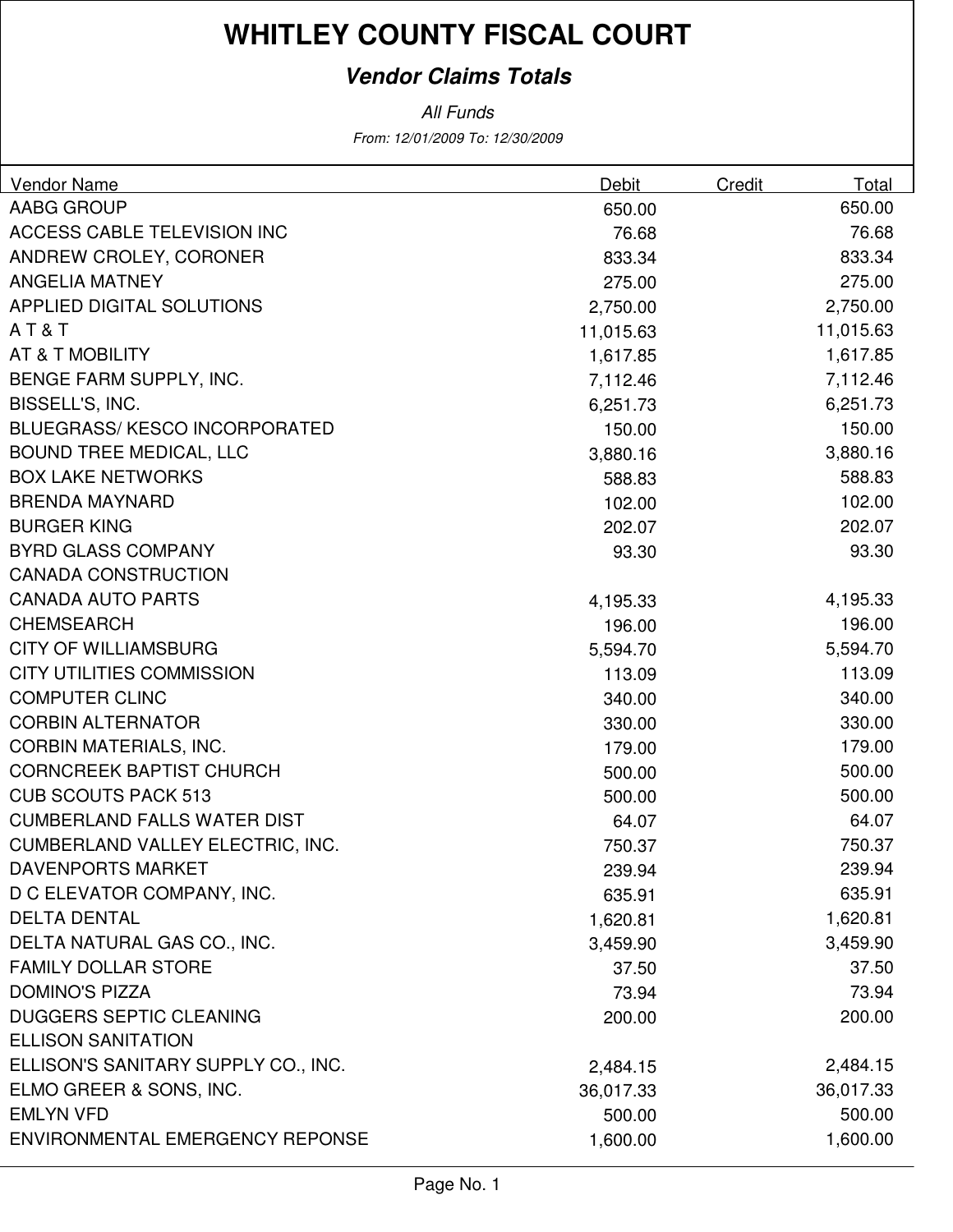### **Vendor Claims Totals**

| <b>Vendor Name</b>                                | Debit     | Credit | Total     |
|---------------------------------------------------|-----------|--------|-----------|
| <b>ESKRIDGE A. SHELTON</b>                        | 250.00    |        | 250.00    |
| <b>EZ COUNTRY</b>                                 | 585.00    |        | 585.00    |
| <b>FAULKNER AND TAYLOR</b>                        | 138.39    |        | 138.39    |
| <b>FLEETONE</b>                                   | 21,332.50 |        | 21,332.50 |
| G & K SERVICES, INC                               | 1,153.10  |        | 1,153.10  |
| <b>GARY CHAMBERS</b>                              | 7,779.62  |        | 7,779.62  |
| G & S TIRE INC.                                   | 343.09    |        | 343.09    |
| <b>HAAR WOOD PRODUCTS</b>                         | 696.00    |        | 696.00    |
| <b>HARDEE'S</b>                                   | 220.24    |        | 220.24    |
| <b>HARVEY'S CHEVRON</b>                           | 33.43     |        | 33.43     |
| <b>HAWKINS AIR COMPRESSOR SALES &amp; SERVICE</b> | 1,950.00  |        | 1,950.00  |
| <b>HEALTH PROFESSIONALS LLC</b>                   | 10,070.78 |        | 10,070.78 |
| <b>HELTON'S TRANSMISSION</b>                      | 874.00    |        | 874.00    |
| HINKLE CONTRACTING CORPORATION                    | 24,790.50 |        | 24,790.50 |
| HINKLE PRINTING, INC.                             | 1,428.80  |        | 1,428.80  |
| <b>HOBART CORP</b>                                | 795.30    |        | 795.30    |
| <b>HOLSTON GASES</b>                              | 1,411.55  |        | 1,411.55  |
| HUMANA HEALTH PLAN INC                            | 38,633.58 |        | 38,633.58 |
| <b>WILLIAMSBURG IGA</b>                           | 160.50    |        | 160.50    |
| INDUSTRAIL TOOL BOX, INC.                         | 490.33    |        | 490.33    |
| INNOVATIVE COMMUNICATIONS, INC                    | 4,780.25  |        | 4,780.25  |
| <b>IRENE PEACE</b>                                | 600.00    |        | 600.00    |
| <b>JANICE OR FRANK KING</b>                       | 50.00     |        | 50.00     |
| <b>JESSICA HILL - TAYLOR</b>                      | 91.30     |        | 91.30     |
| JLG IDENTIFICATION SOLUTIONS, INC                 | 239.84    |        | 239.84    |
| <b>JOY'S KOUNTRY KOOKING</b>                      |           |        |           |
| <b>JP COOKE COMPANY</b>                           | 580.00    |        | 580.00    |
| <b>JUDY BRIMM</b>                                 | 92.62     |        | 92.62     |
| <b>JUDY GREEN</b>                                 | 225.00    |        | 225.00    |
| KAY SCHWARTZ, COUNTY CLERK                        | 23.00     |        | 23.00     |
| <b>KELLWELL FOOD MANAGEMENT</b>                   | 19,268.73 |        | 19,268.73 |
| KU                                                | 6,334.58  |        | 6,334.58  |
| <b>KENWAY DISTRIBUTORS</b>                        | 229.51    |        | 229.51    |
| <b>KFC</b>                                        | 109.44    |        | 109.44    |
| <b>KIMBELL MIDWEST</b>                            | 1,463.36  |        | 1,463.36  |
| KING'S TIRE RECYCLING INC                         | 739.50    |        | 739.50    |
| KOORSEN PROTECTION SERVICE                        | 403.13    |        | 403.13    |
| <b>KYLE KINNEY</b>                                | 91.30     |        | 91.30     |
| <b>KY NATIONAL GUARD</b>                          | 50.00     |        | 50.00     |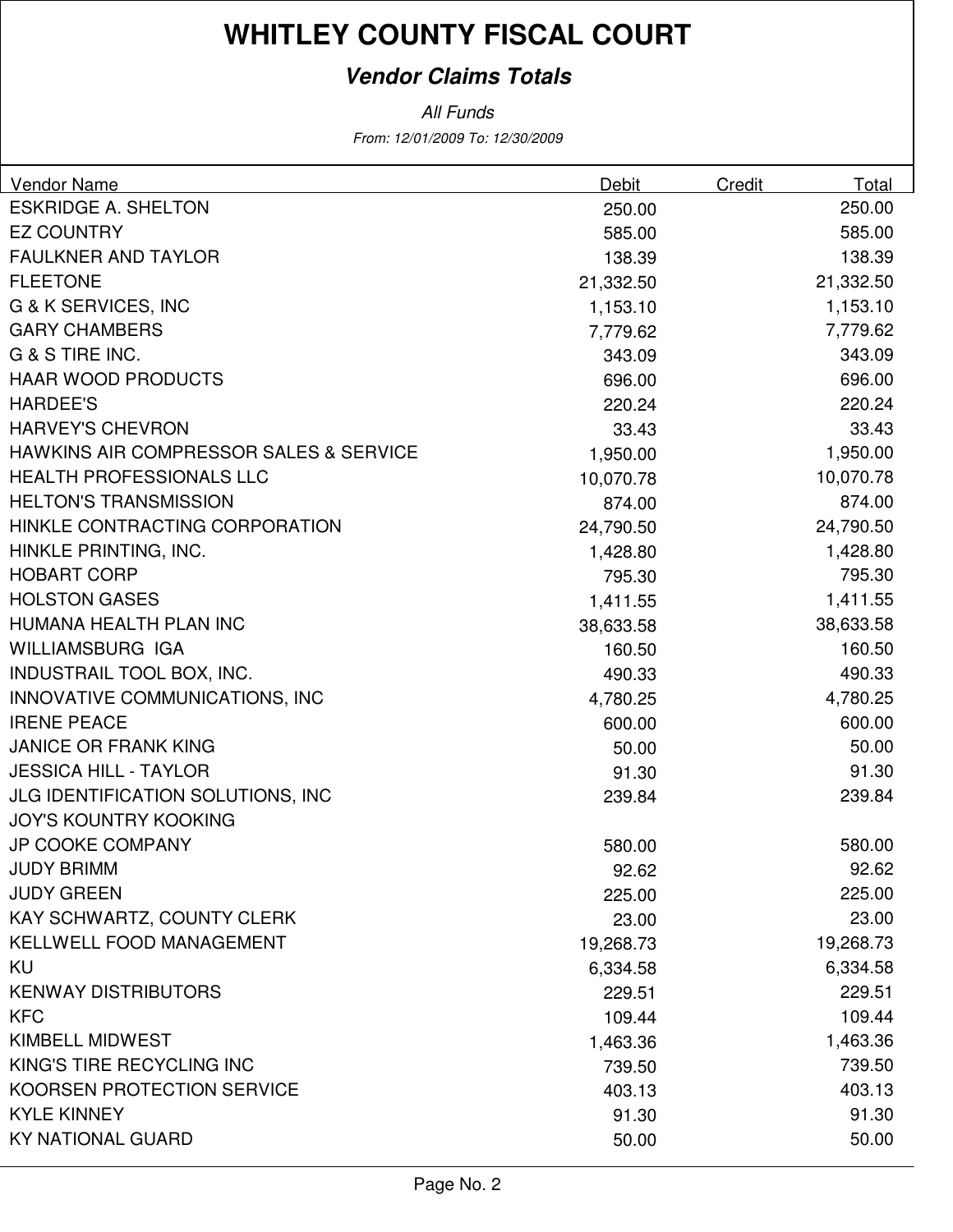### **Vendor Claims Totals**

| <b>Vendor Name</b>                | Debit     | Credit | Total     |
|-----------------------------------|-----------|--------|-----------|
| <b>KY RIVER MEDICAL</b>           | 637.79    |        | 637.79    |
| <b>KY RIVER REGIONAL JAIL</b>     |           |        |           |
| <b>KENTUCKY STATE TREASURER</b>   | 18,151.60 |        | 18,151.60 |
| <b>LAUREL TERMITE CONTROL</b>     | 70.00     |        | 70.00     |
| <b>LAWRENCE HODGE, SHERIFF</b>    | 68,974.40 |        | 68,974.40 |
| <b>LONDON FARM SERVICE</b>        | 224.55    |        | 224.55    |
| <b>LONDON RADIO SERVICE</b>       | 4,434.50  |        | 4,434.50  |
| <b>LYTTLE'S TELEPHONE</b>         | 50.00     |        | 50.00     |
| MAPLE CREEK CHURCH OF GOD         | 500.00    |        | 500.00    |
| <b>MARTHA LOGAN</b>               | 255.71    |        | 255.71    |
| <b>MCDONALD'S</b>                 | 94.57     |        | 94.57     |
| <b>MIKE BAIRD</b>                 | 303.05    |        | 303.05    |
| <b>MISTY GAVIN</b>                | 93.50     |        | 93.50     |
| <b>MOBILE SATELLITE VENTURES</b>  | 77.62     |        | 77.62     |
| <b>MT. ASH BAPTIST CHURCH</b>     | 500.00    |        | 500.00    |
| <b>NEWS JOURNAL</b>               | 117.94    |        | 117.94    |
| <b>NEWWAVE COMMUNICATIONS</b>     | 35.74     |        | 35.74     |
| <b>ORAL LEWIS CATERING</b>        | 1,149.50  |        | 1,149.50  |
| <b>OSCAR DAVENPORT</b>            | 320.60    |        | 320.60    |
| PATTERSON CREEK VFD               | 724.78    |        | 724.78    |
| PIZZA HUT                         | 259.11    |        | 259.11    |
| PLEASANT VIEW ELEMENTARY          | 500.00    |        | 500.00    |
| POFF CARTING SERVICE              | 1,168.70  |        | 1,168.70  |
| PREFERRED LAB SERVICE             | 1,080.00  |        | 1,080.00  |
| PROFFESSIONAL VEHICLE CORP        | 109.75    |        | 109.75    |
| PYRAMID LIFE INS                  | 321.47    |        | 321.47    |
| <b>QUALITY CARE AUTO SERVICE</b>  | 2,032.01  |        | 2,032.01  |
| <b>QUILL CORPORATION</b>          | 1,858.25  |        | 1,858.25  |
| <b>RADIO SHACK</b>                | 283.94    |        | 283.94    |
| REM COMPANY, INC.                 | 530.37    |        | 530.37    |
| <b>RIVERSIDE PRODUCE</b>          | 156.17    |        | 156.17    |
| ROCKHOLDS COMMUNITY CHURCH        | 500.00    |        | 500.00    |
| <b>ROGER WELLS</b>                | 306.65    |        | 306.65    |
| SENIOR CITIZENS OF WHITLEY COUNTY | 500.00    |        | 500.00    |
| SIMPLEX TIME RECORDER CO.         |           |        |           |
| SIMPLEX GRINNELL LP               | 1,274.00  |        | 1,274.00  |
| <b>SMITH'S AUTO SERVICE</b>       | 977.46    |        | 977.46    |
| SOUTHEASTERN EMERGENCY EQUIP.     | 1,469.07  |        | 1,469.07  |
| SOUTHEASTERN KY MAINTENANCE       | 2,252.00  |        | 2,252.00  |